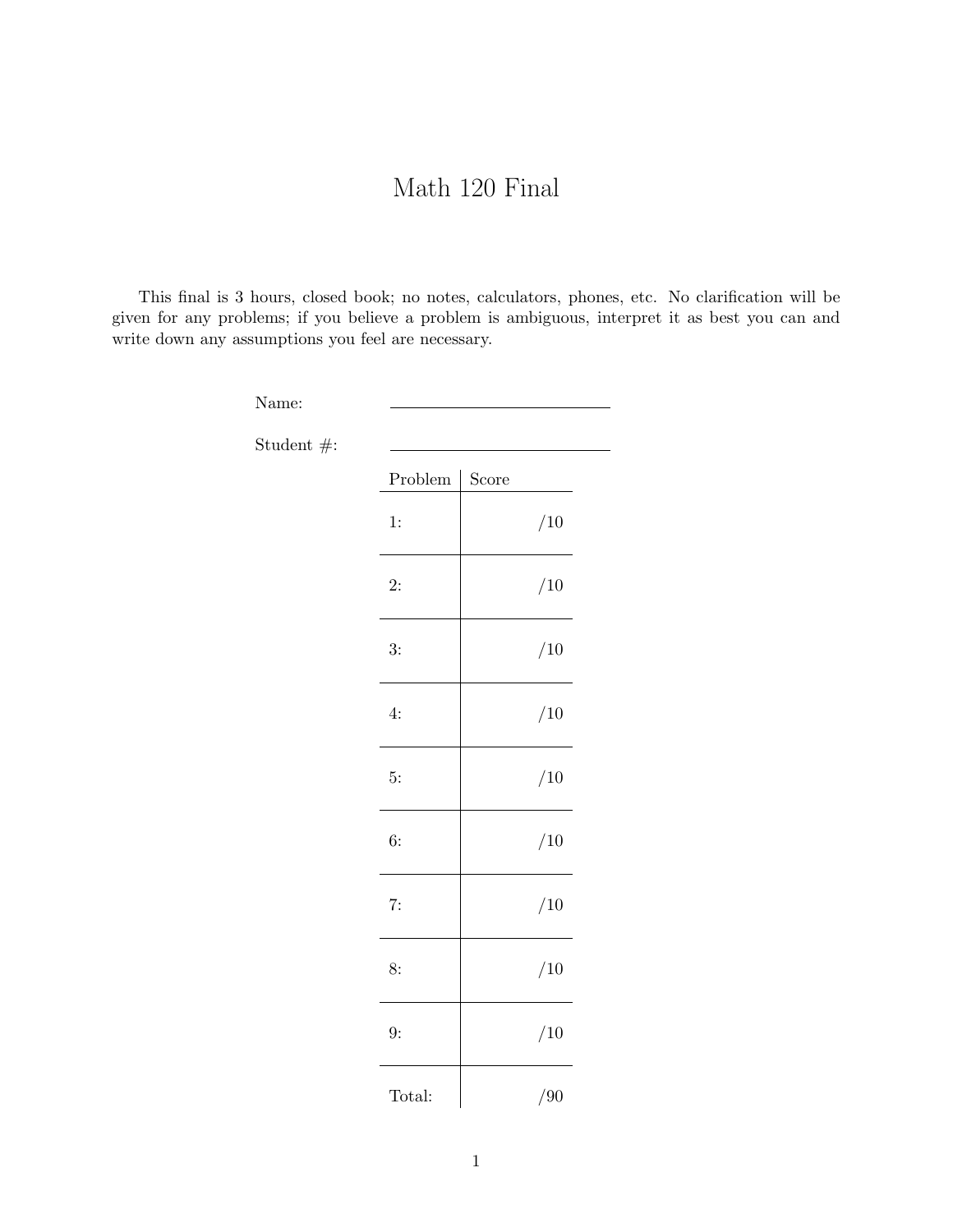1. The number  $\frac{1+\sqrt{5}}{2}$  $\frac{1}{2}$  is called the golden ratio.

a) What are the two integers closest to the golden ratio? Explain your answer (though you don't have to prove that your answer is correct).

b) Use Newton's method to approximate the golden ratio. Start with one of the two integers you gave above, and iterate Newton's method two times (i.e. you should have your starting guess and then two refinements of this guess). You do not need to simplify fractions.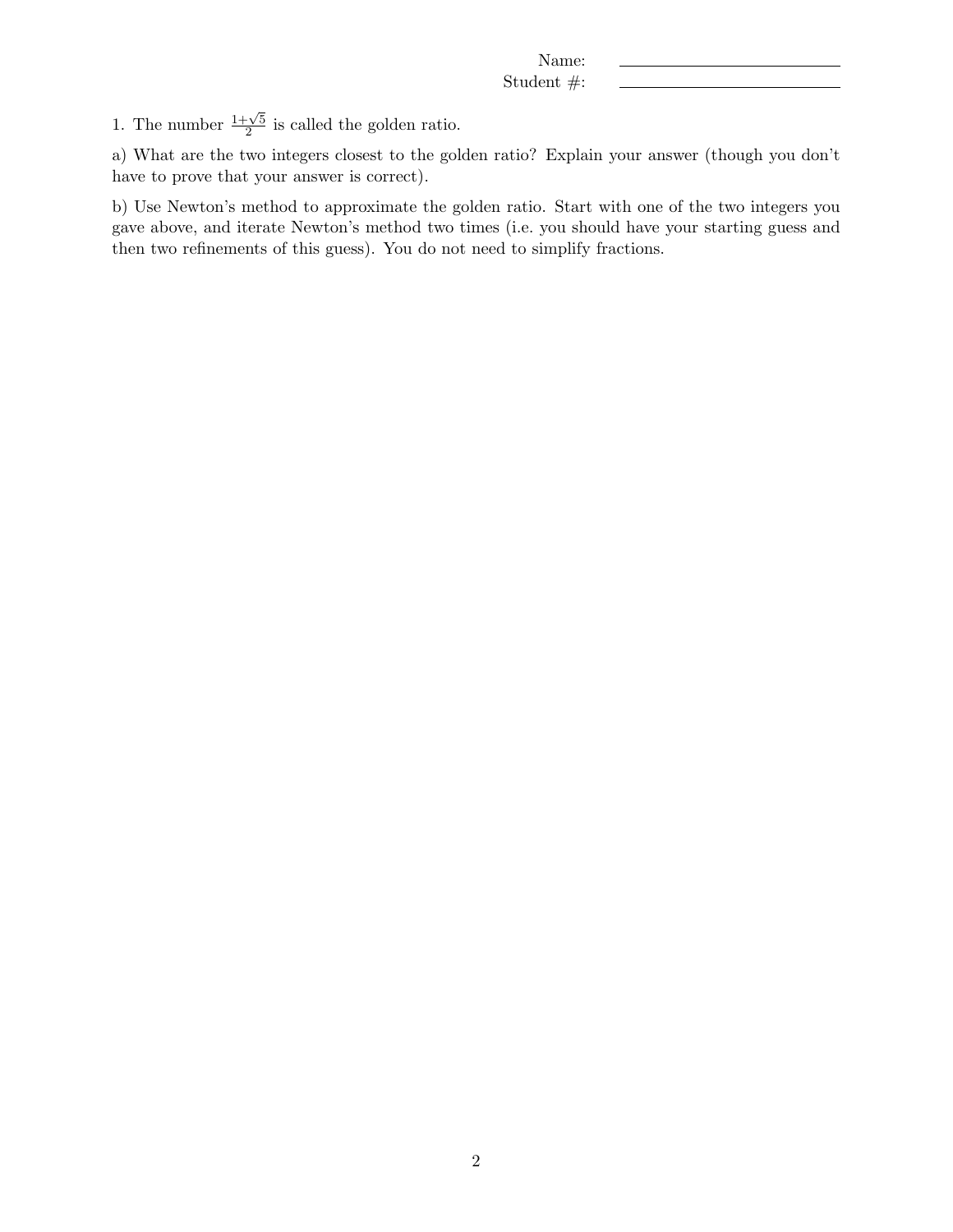(scratch space for problem 1)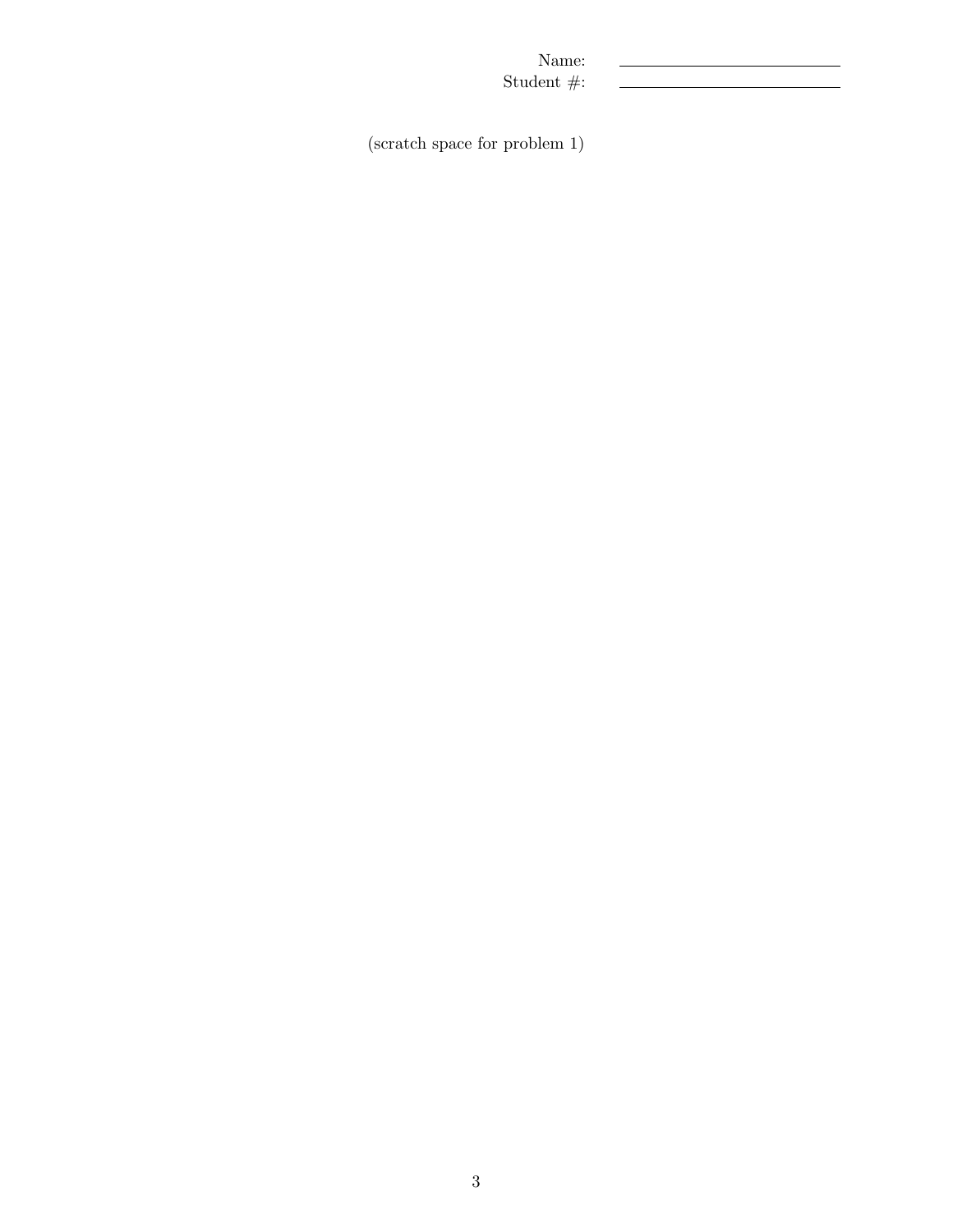2. a) Prove that if  $x > 0$ , then

$$
\frac{1}{x} = \lim_{h \to 0} \log ((1 + h/x)^{1/h}).
$$

b) Prove that

$$
\lim_{y \to \infty} \left( 1 + \frac{1}{y} \right)^y = e.
$$

Hint: part (a) might be useful.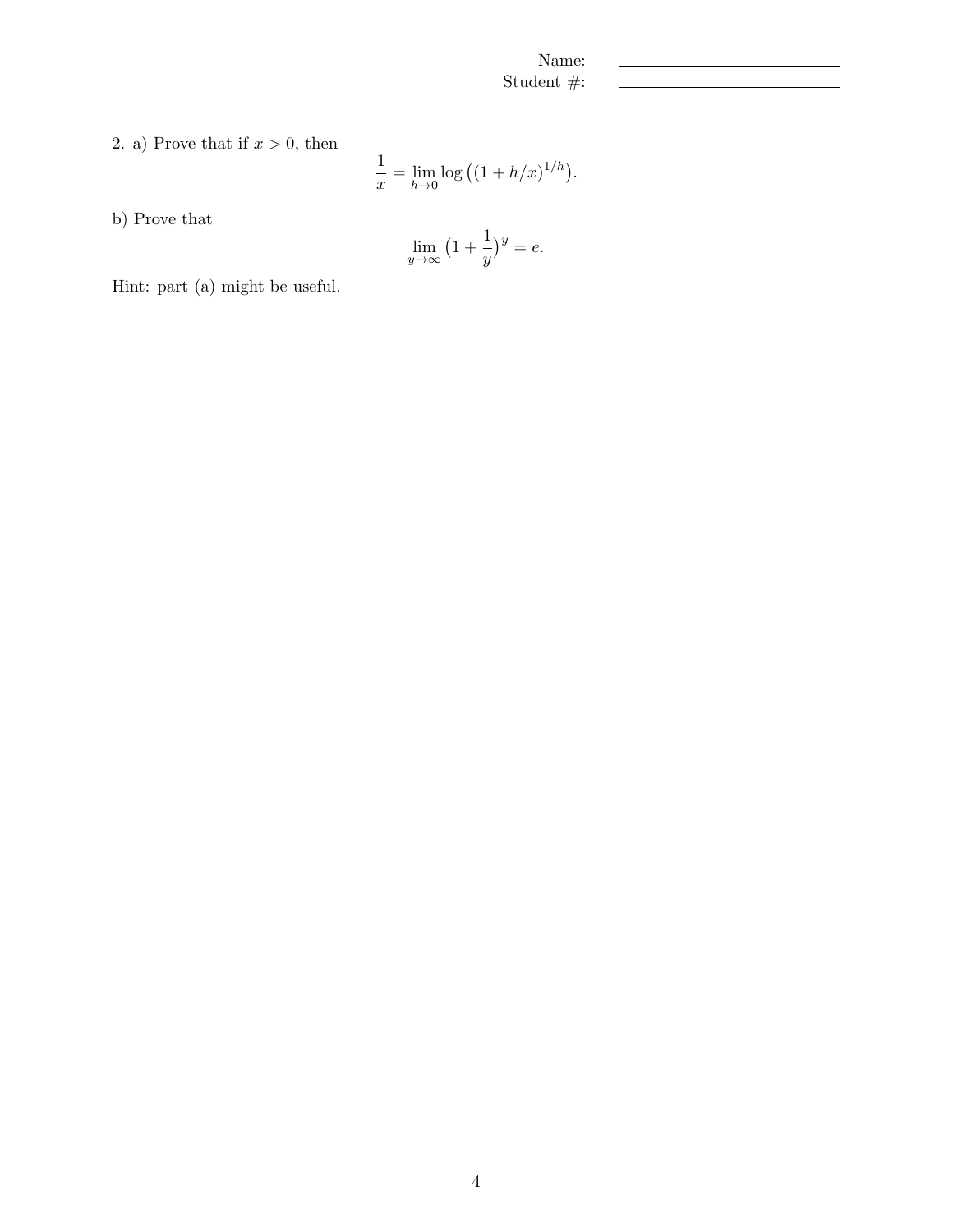(scratch space for problem 2)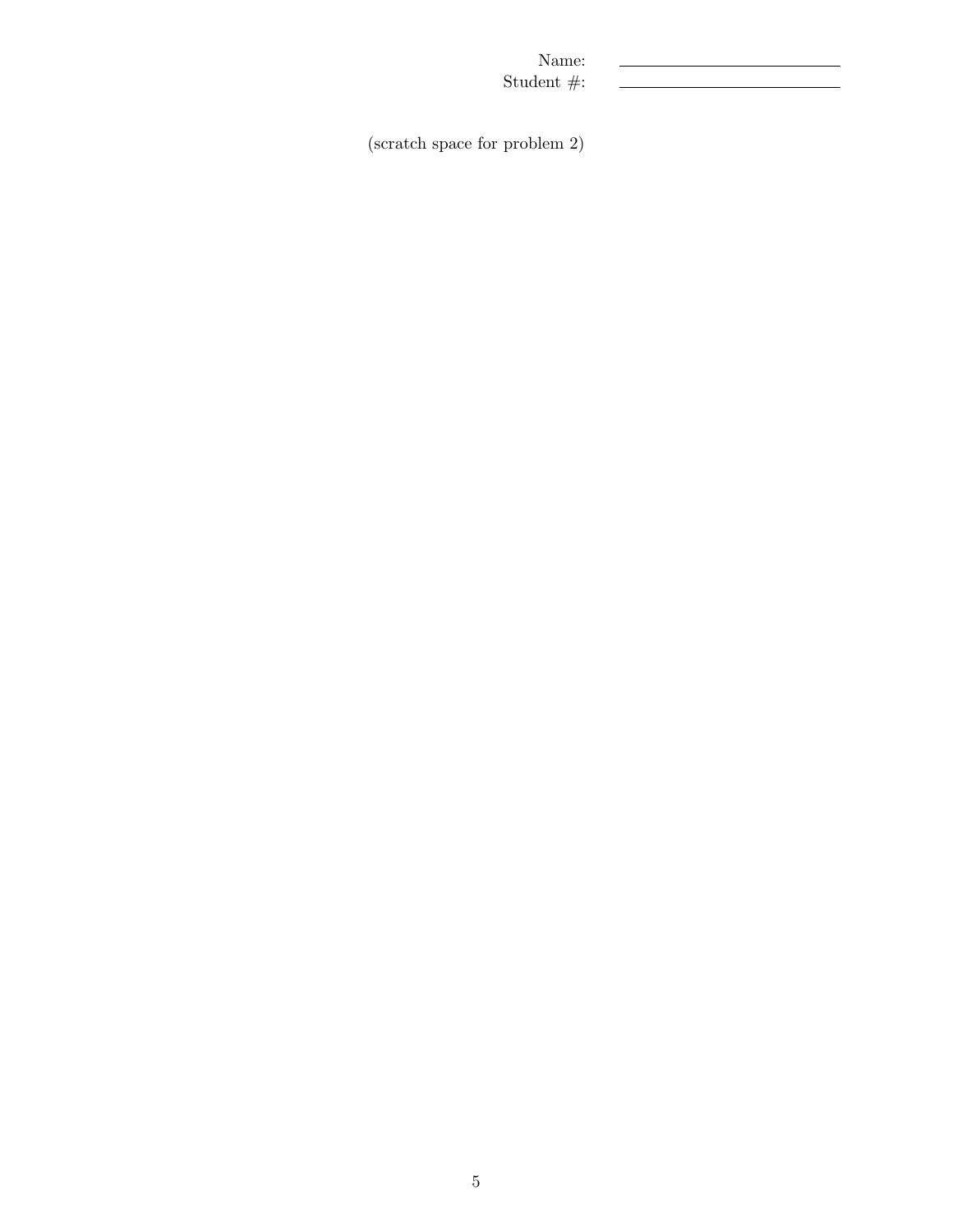3. a) Compute the zeroth, first, and second term (plus error term) of the Taylor expansion of  $log(x)$ around the point  $c = 1$ ; i.e. when you apply Taylor's theorem, you should have  $n = 3$ .

b) Use part (a) to prove that  $\log(2) \leq 5/6$ .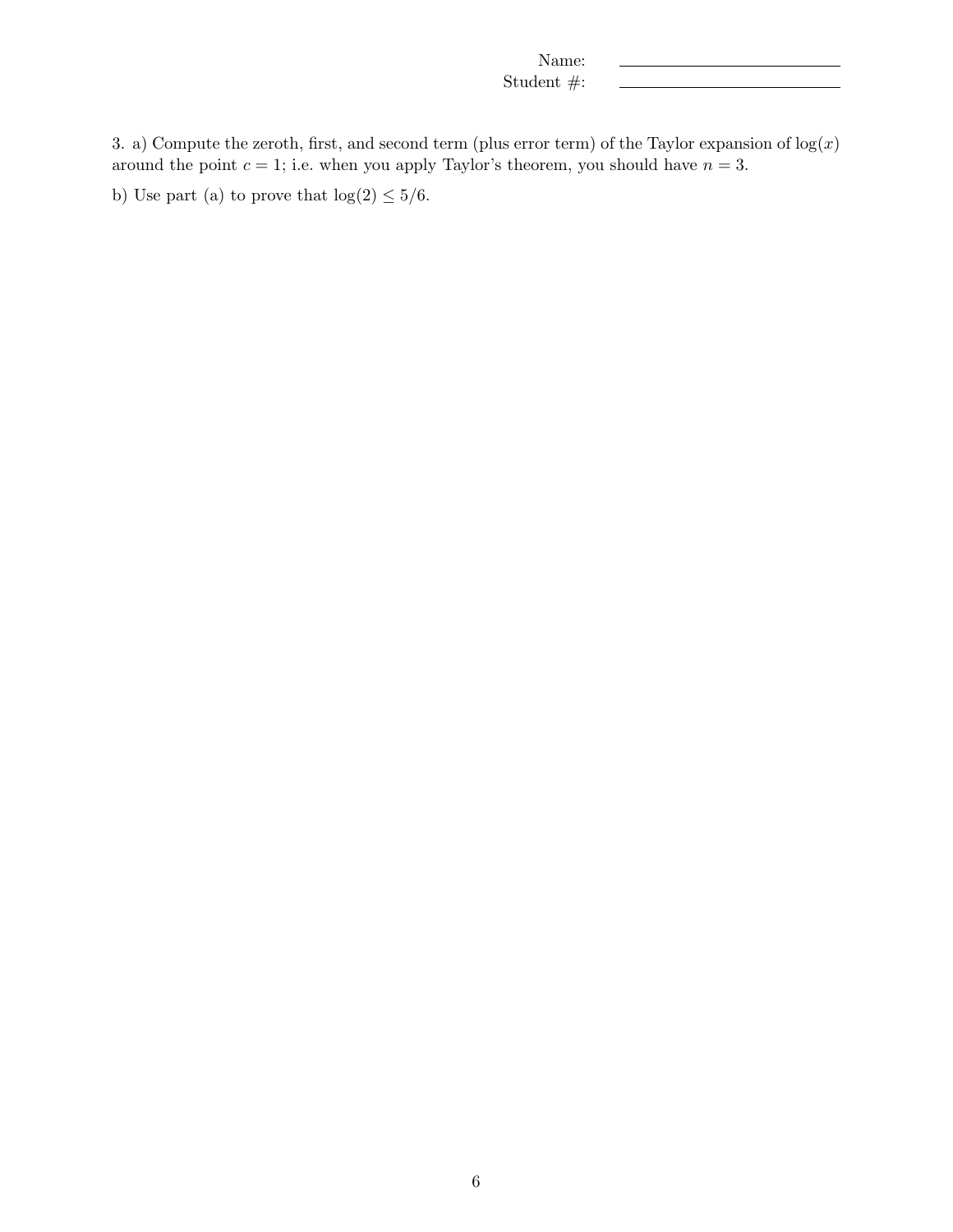(scratch space for problem 3)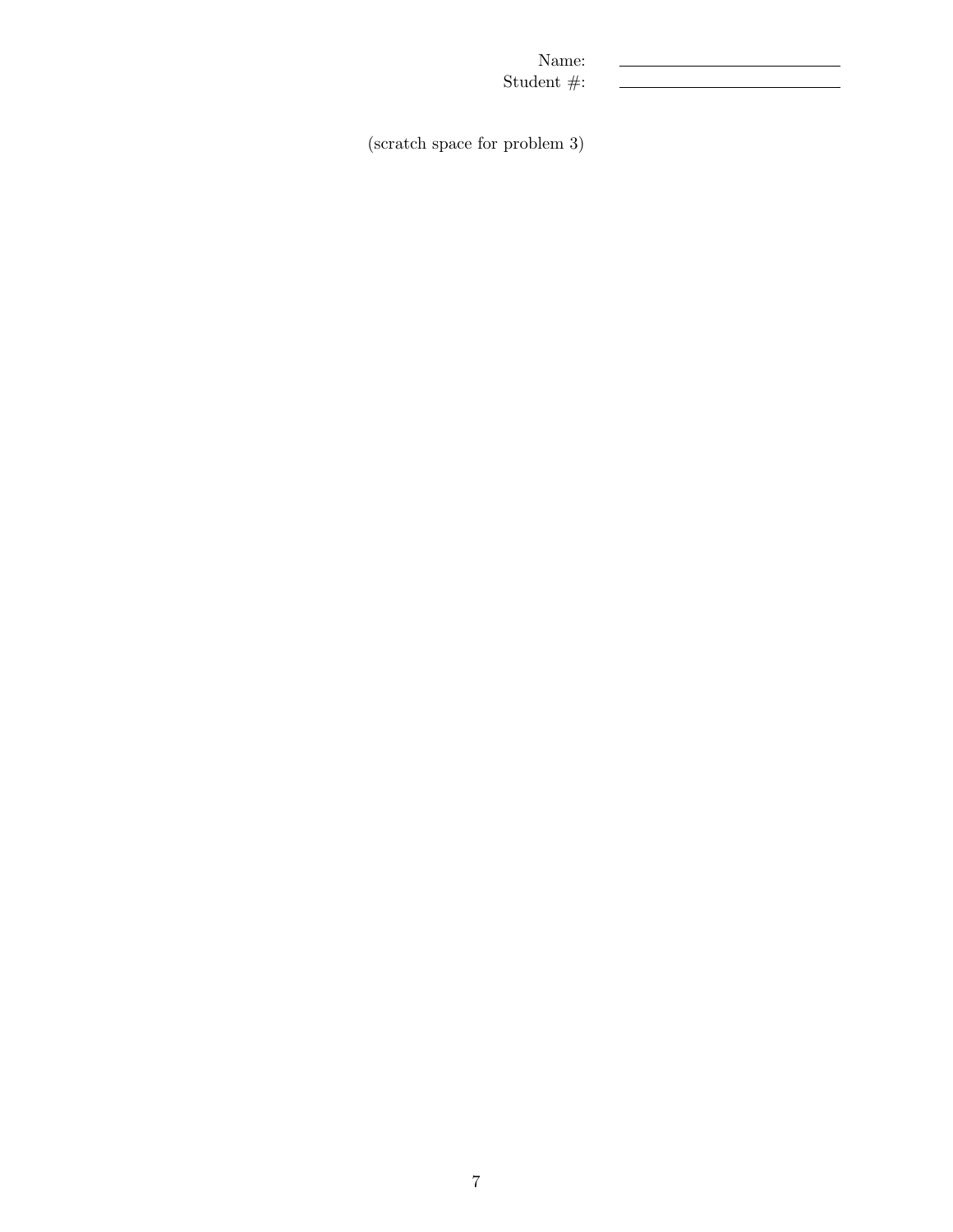4. Let  $y(t)$  be the temperature of a body at time t. Suppose that the body is in a water bath which remains at the constant temperature of 10 degrees. Newton's law of cooling says that the function  $y(t)$  obeys the differential equation

$$
y'(t) = -k(y(t) - 10),
$$

where  $k$  is a constant that depends on how quickly the body conducts heat.

Suppose that the body cools from 200 degrees to 100 degrees in 40 minutes. What is the value of  $k$ ?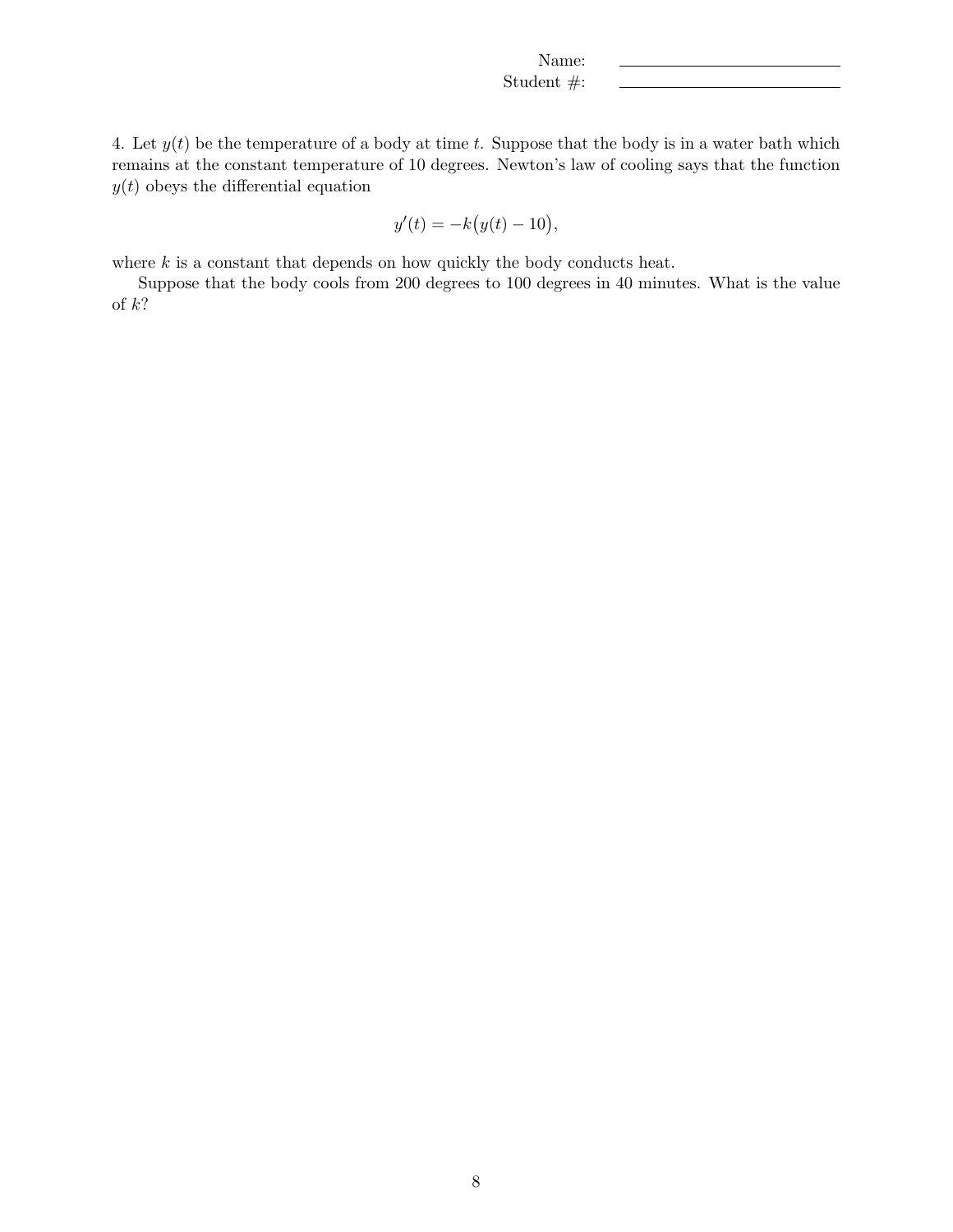(scratch space for problem 4)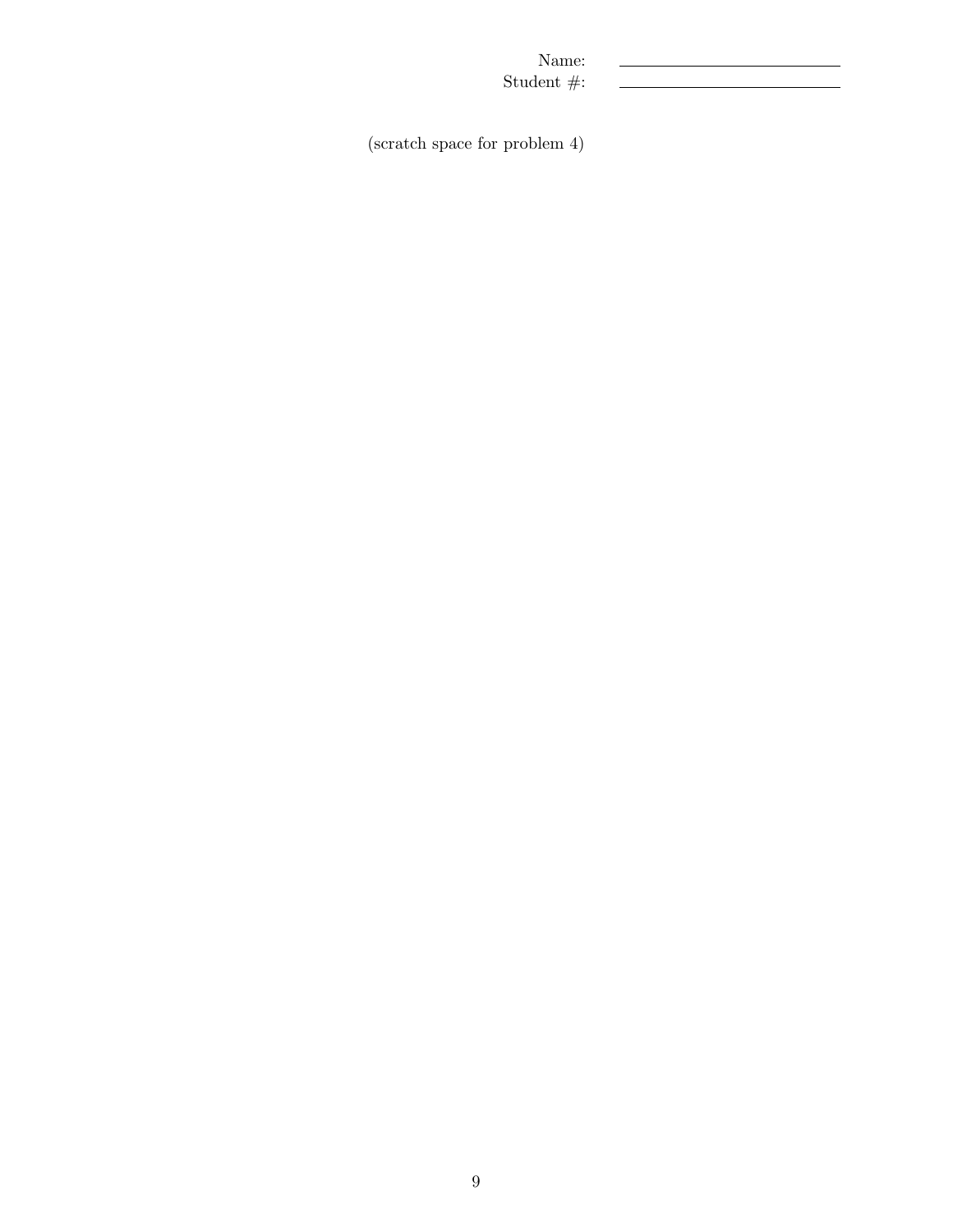5. Let  $f(x) = \sin(\log(-x))$  and let  $S = \{x \in D(f) : f(x) = 0\}$ . Does S have a least upper bound? If so, find it (and prove that your answer is correct). If not, prove that S does not have a least upper bound.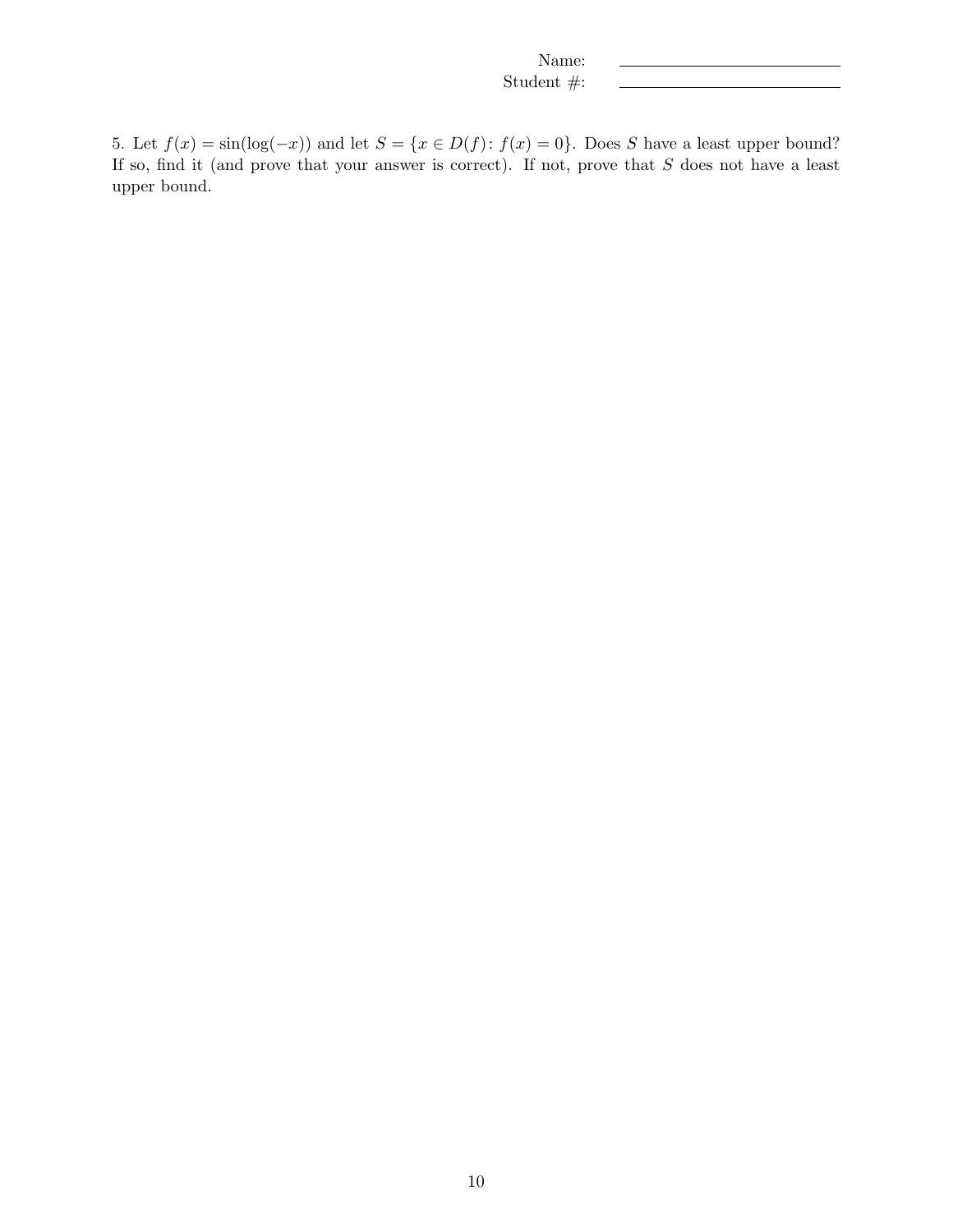(scratch space for problem 5)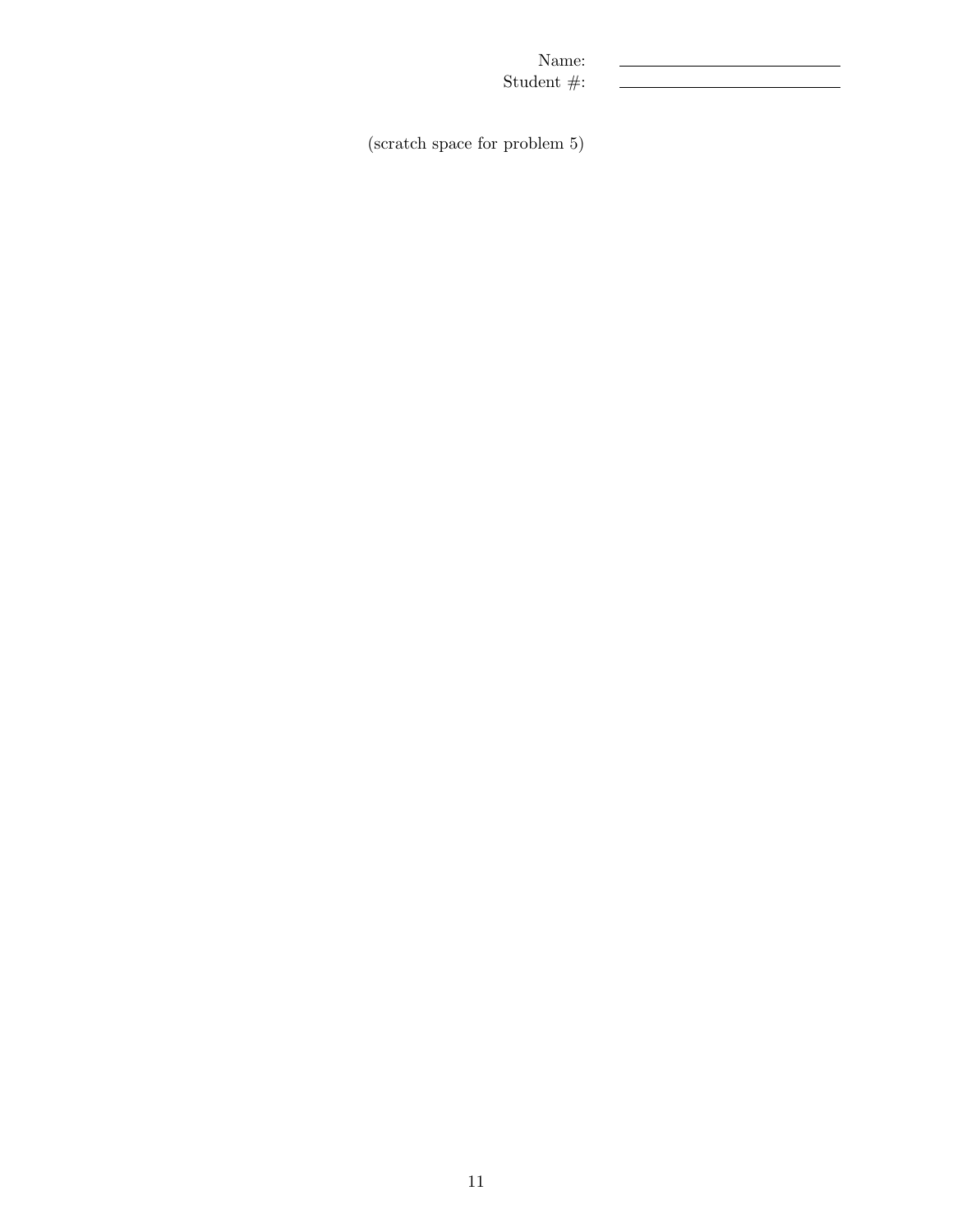6. Let  $P(x) = a_n x^n + \ldots + a_0$  and  $Q(x) = b_m x^m + \ldots + b_0$  be polynomials, and suppose that  $a_n > 0, b_m > 0$ . Prove that

$$
\lim_{x \to \infty} \frac{\log(P(x))}{\log(Q(x))}
$$

exists (and is a real number). You may use any facts about limits, polynomials, etc. that were proved or stated in class.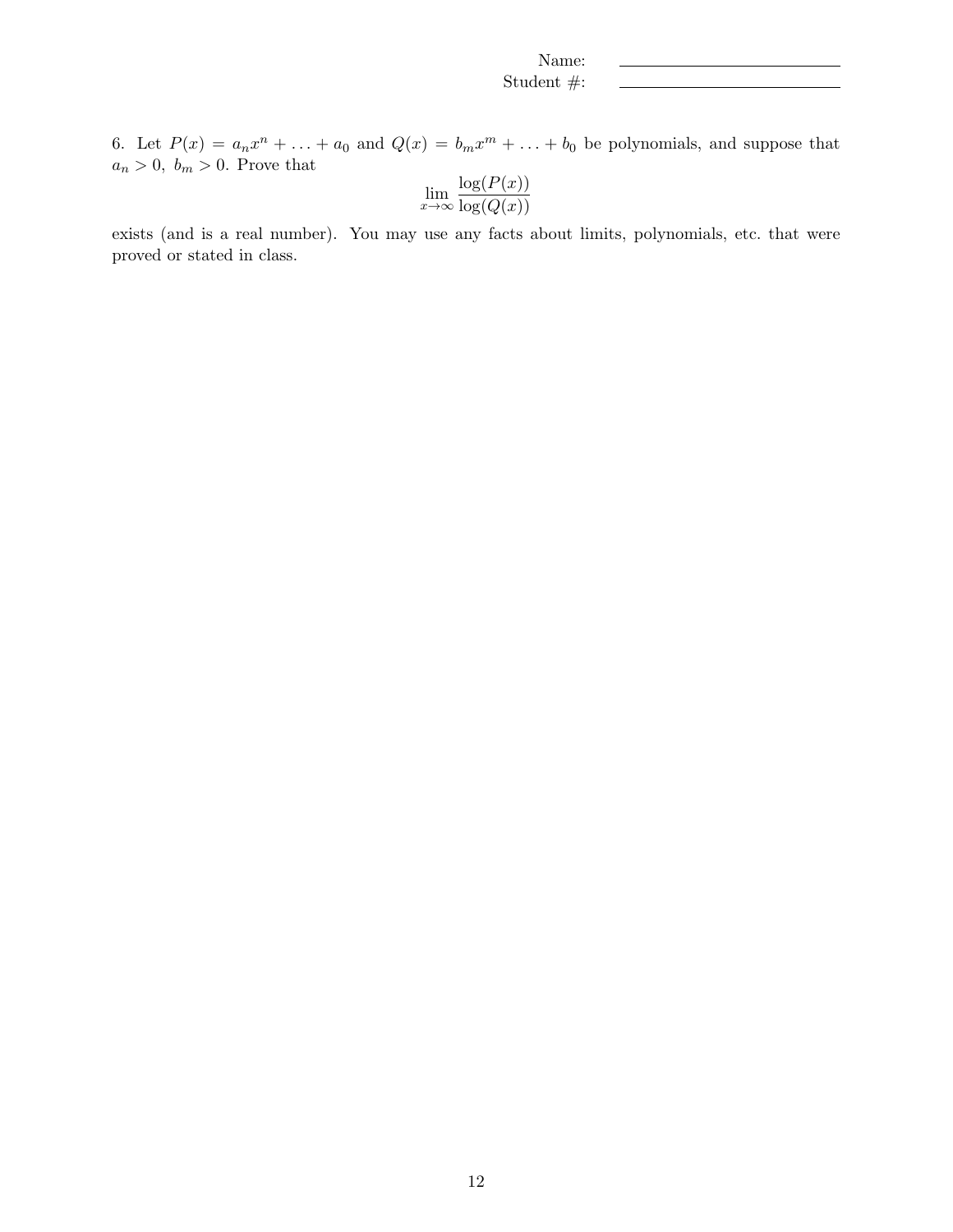(scratch space for problem 6)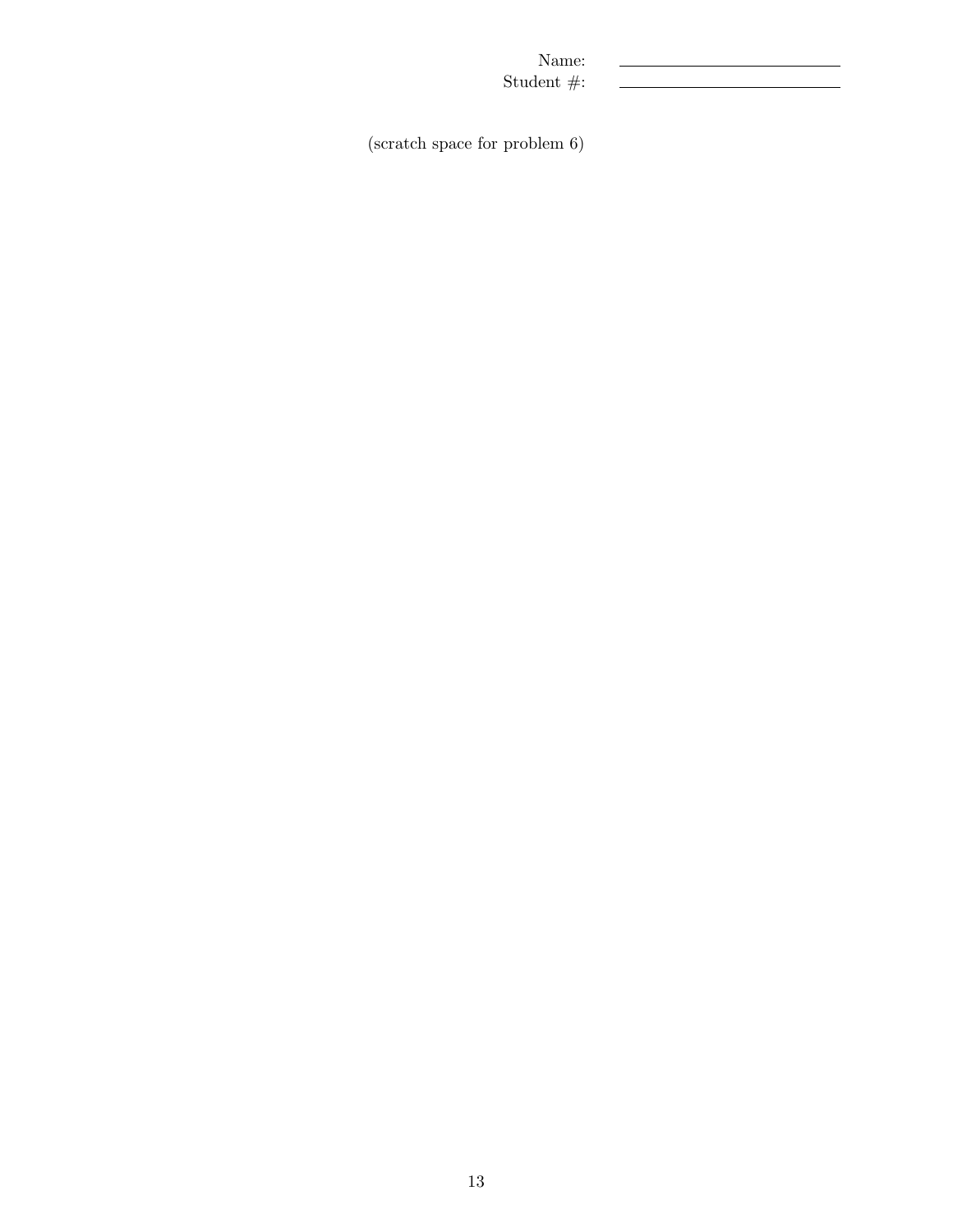7. Let  $f(x)$  be a function that is differentiable on [0,1]. Suppose that  $Range(f)$  is a subset of [0, 1] and suppose that there is a number  $0 < b < 1$  so that  $|f'(x)| < b$  for all  $x \in [0, 1]$ . Prove that there is exactly one number  $c \in [0,1]$  with  $f(c) = c$ .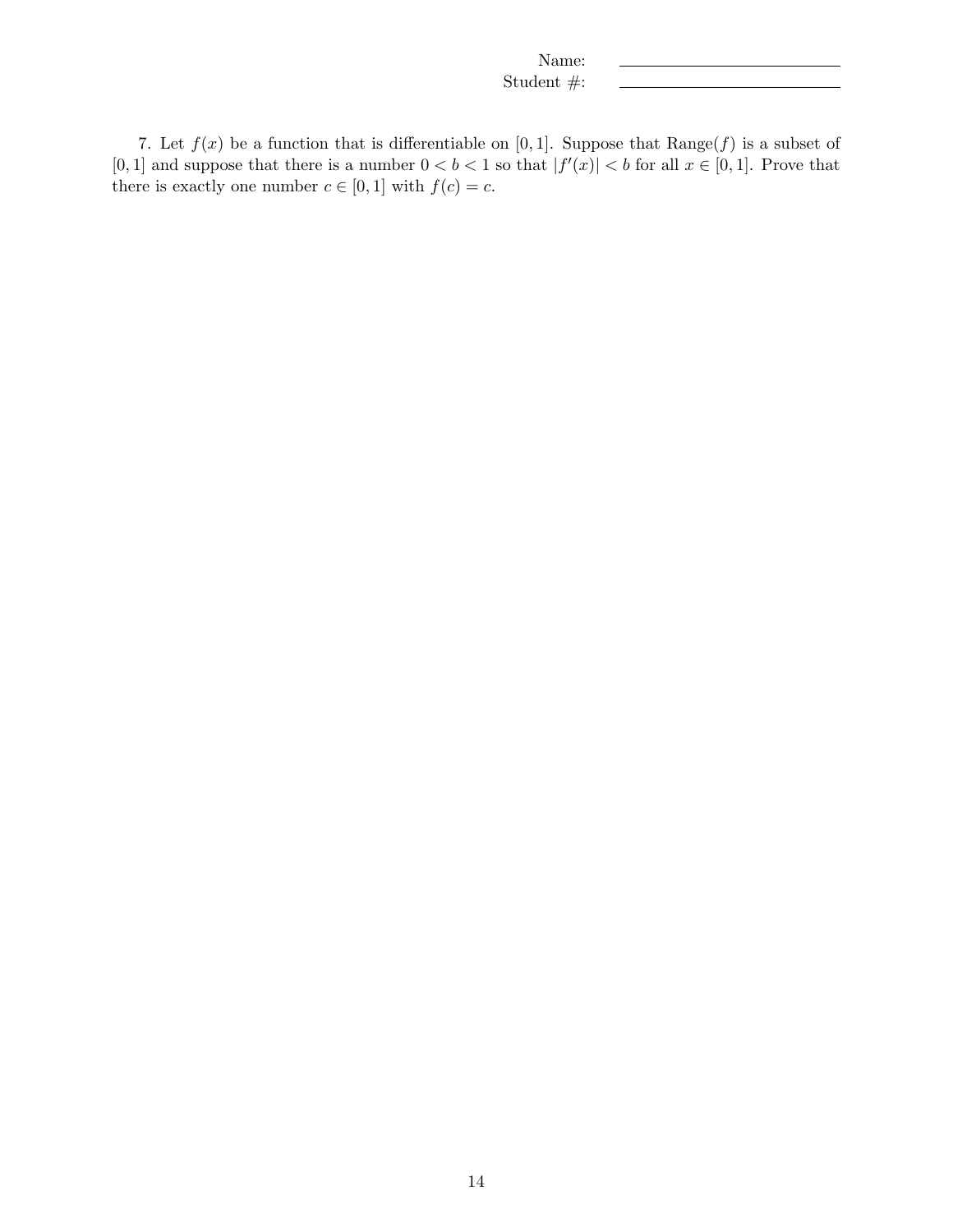(scratch space for problem 7)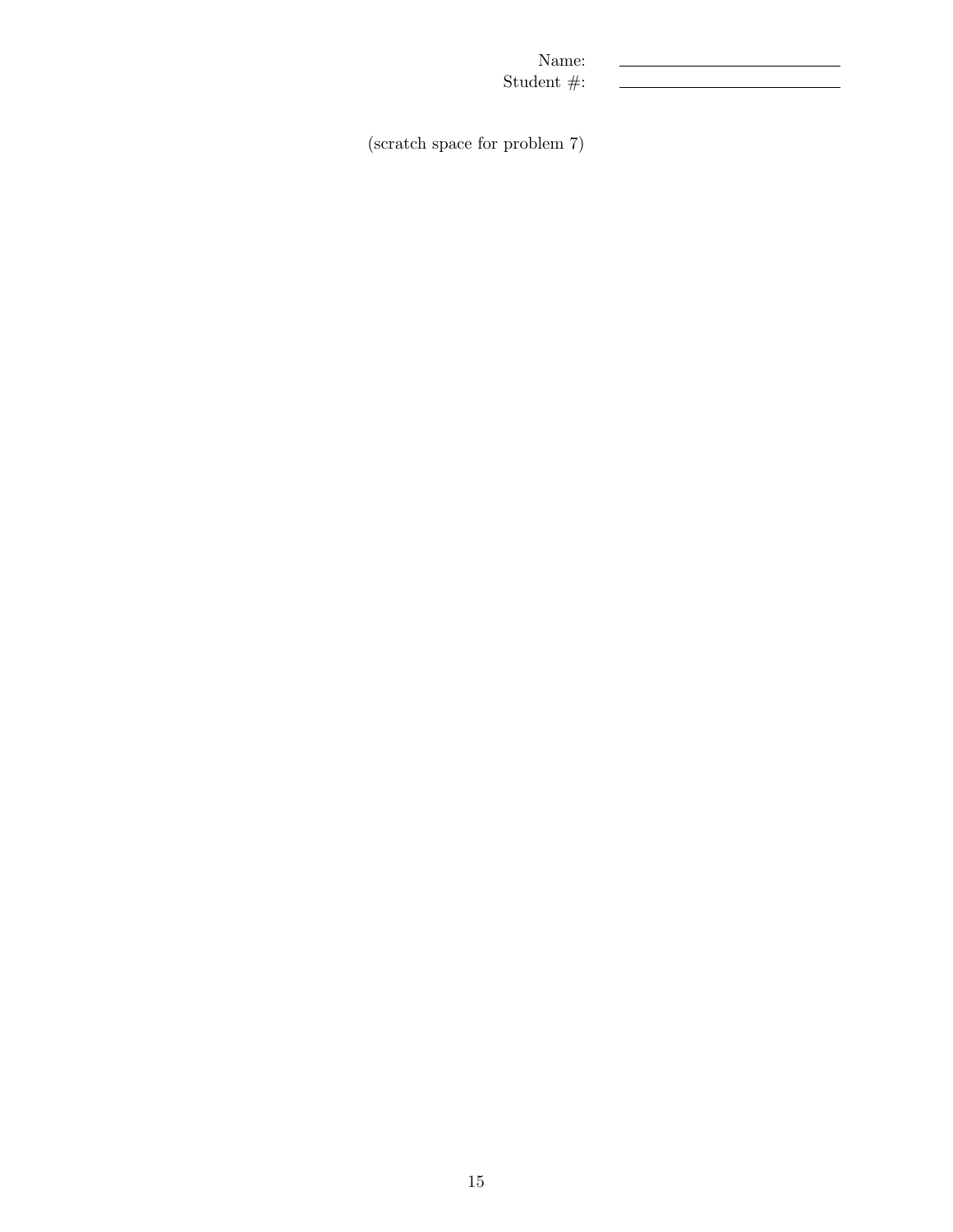8. Let f be a function whose domain is R. Suppose that for every  $x, y \in \mathbb{R}$ ,  $|f(x) - f(y)| \le |x - y|^2$ . Prove that f is a constant function, i.e. there is a number  $C \in \mathbb{R}$  so that  $f(x) = C$  for all  $x \in \mathbb{R}$ .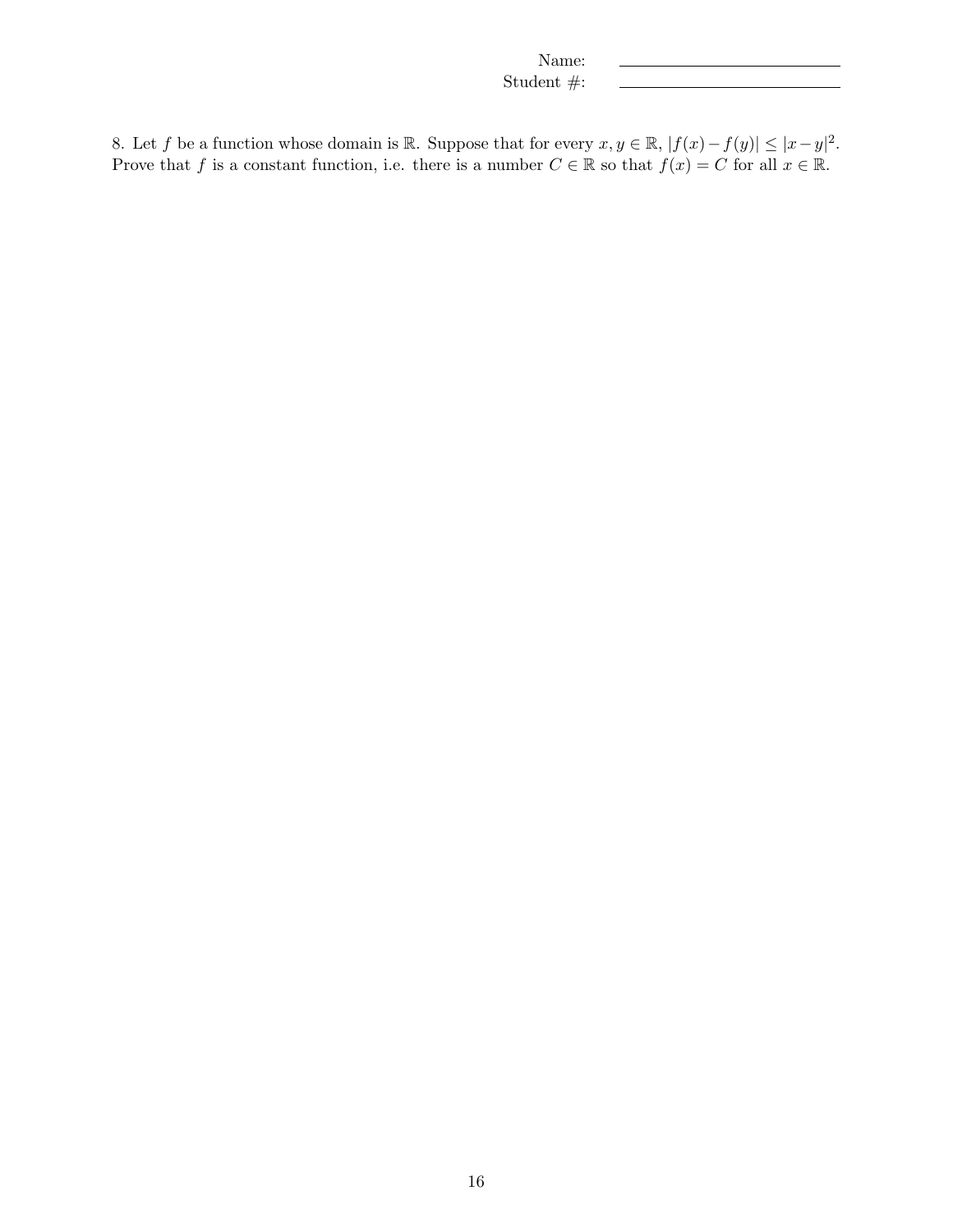(scratch space for problem 8)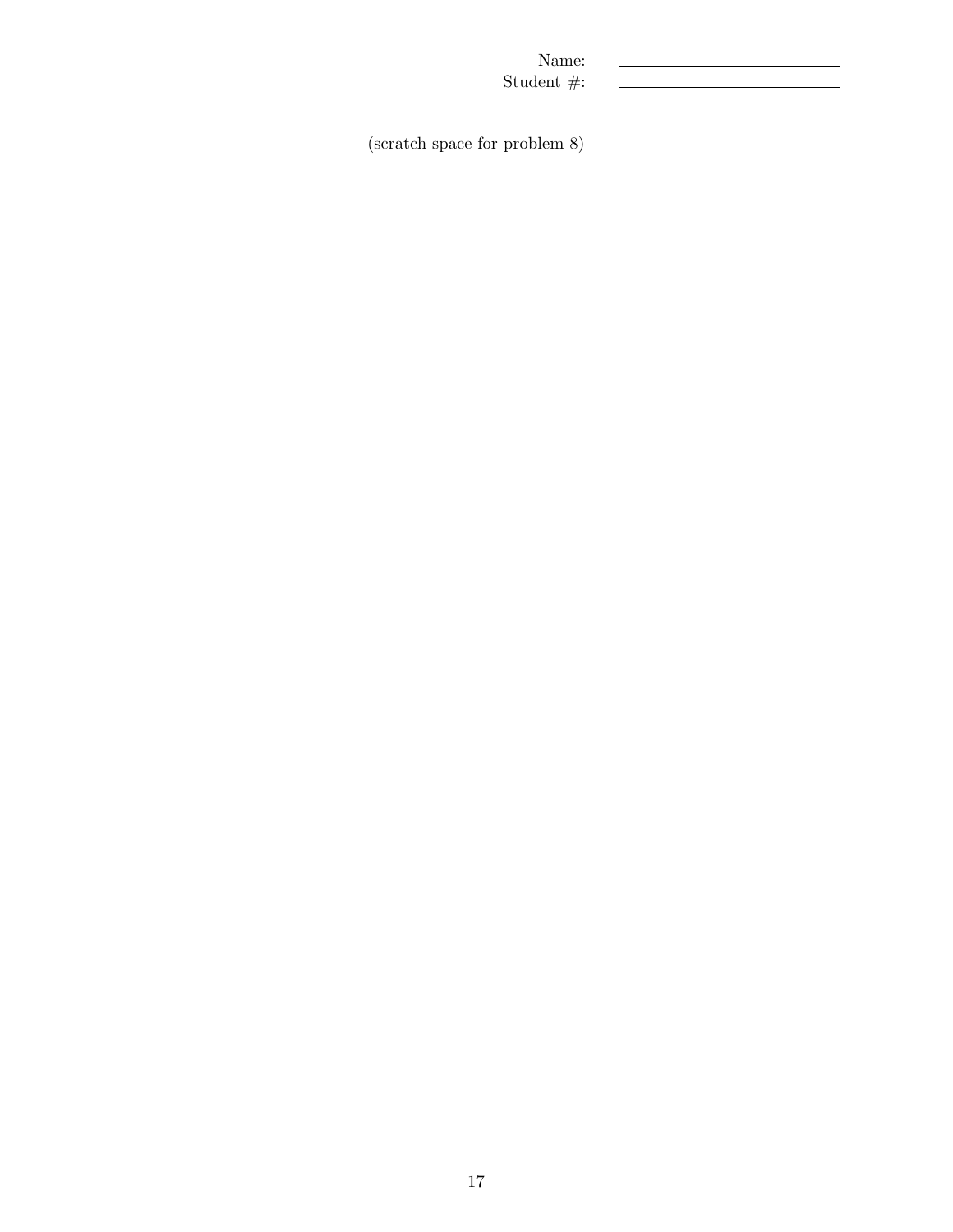9. Let f be a function that is continuous on R. Suppose that for every  $x, y \in \mathbb{R}$ ,

$$
f(x + y) = f(x) + f(y).
$$

Prove that there is a number  $a \in \mathbb{R}$  so that  $f(x) = ax$  for all  $x \in \mathbb{R}$ .